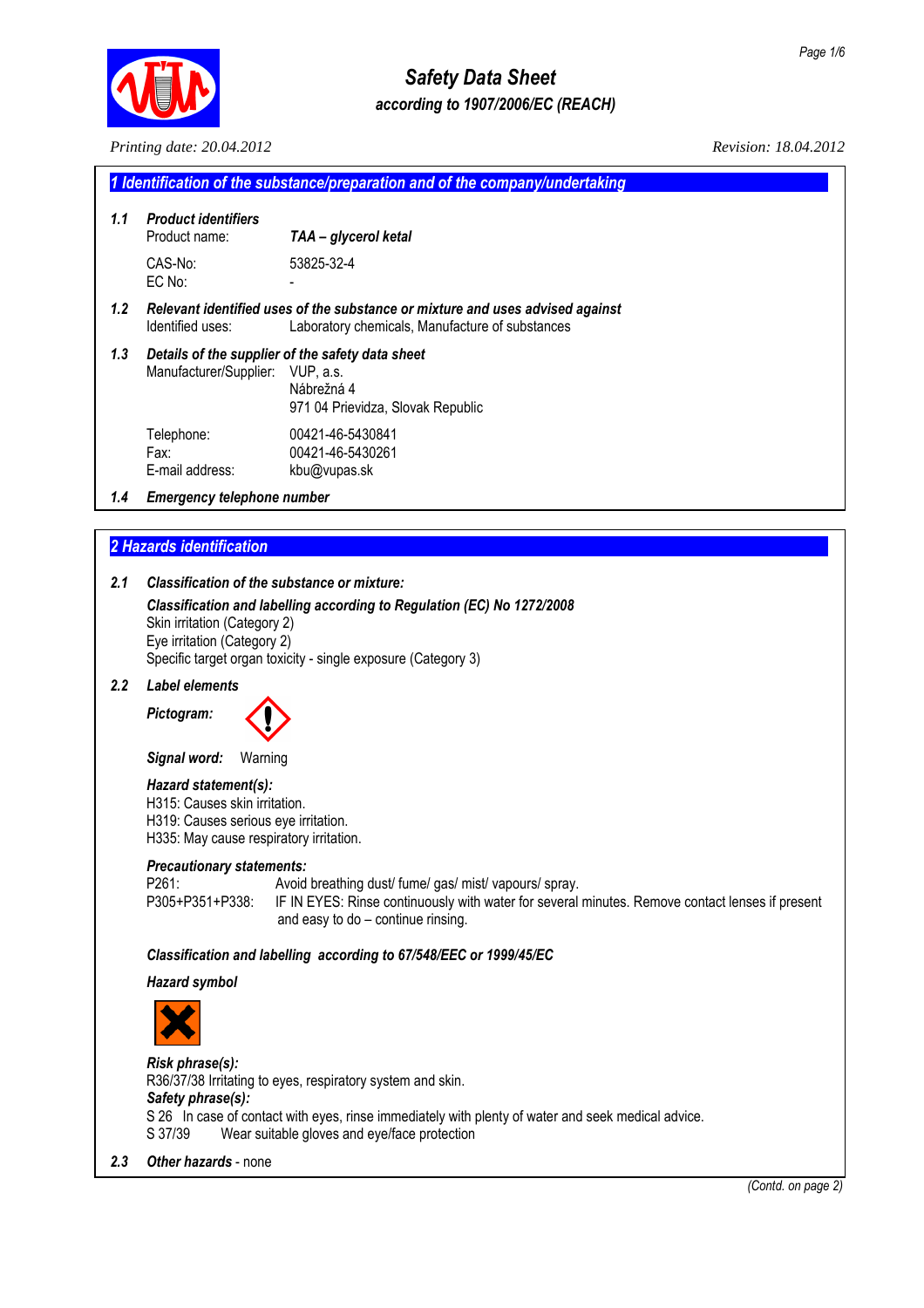### Product name: *TAA – glycerol ketal*

*(Contd. of page 1)* 

|                                         | 3 Composition/information on ingredients |  |                                      |               |                                                                                                                                                                                                         |               |
|-----------------------------------------|------------------------------------------|--|--------------------------------------|---------------|---------------------------------------------------------------------------------------------------------------------------------------------------------------------------------------------------------|---------------|
|                                         | 3.1 Substances                           |  |                                      |               |                                                                                                                                                                                                         |               |
|                                         | Synonyms:                                |  |                                      |               | 7,7,9,9-Tetramethyl-1,4-dioxa-8-azaspiro[4.5]decane-2-methanol;<br>{7,7,9,9-tetramethyl-1,4-dioxa-8-azaspiro[4.5]decan-2-yl}methanol<br>4-Piperidone – glycerol ketal; Triacetoneamine – glycerol ketal |               |
| Molecular Formula:<br>Molecular Weight: |                                          |  | $C_{12}H_{23}NO_3$<br>$229,32$ g/mol |               |                                                                                                                                                                                                         |               |
|                                         | Name                                     |  | CAS                                  | <b>EINECS</b> | Classification                                                                                                                                                                                          | Concentration |
|                                         | TAA - glycerol ketal                     |  | 53825-32-4                           |               | Skin Irrit. 2; Eye Irrit. 2; STOT SE 3;<br>H315-H319-H335; Xi; R36/37/38                                                                                                                                | min. 98 % wt. |

For the full text of the H-Statements mentioned in this Section, see Section 16.

### *4 First aid measures......................................................................................................................................................*

### *4.1 Description of first aid measures*

| <b>General information:</b> | Consult a physician. Show this safety data sheet to the doctor in attendance.                                                                  |
|-----------------------------|------------------------------------------------------------------------------------------------------------------------------------------------|
| If inhaled:                 | If breathed in, move person into fresh air. If not breathing, give artificial respiration Consult a<br>physician.                              |
|                             | In case of skin contact: Take off contaminated clothing and shoes immediately. Wash off with soap and plenty of water.<br>Consult a physician. |
| In case of eye contact:     | Rinse thoroughly with plenty of water for at least 15 minutes and consult a physician.                                                         |
| If swallowed:               | Never give anything by mouth to an unconscious person. Rinse mouth with water. Consult a<br>physician.                                         |

### *4.2 Most important symptoms and effects, both acute and delayed*  To the best of our knowledge, the chemical, physical, and toxicological properties have not been thoroughly investigated.

*4.3 Indication of any immediate medical attention and special treatment needed*  no data available

### **5 Fire-fighting measures**

### *5.1 Extinguishing media*

### *Suitable extinguishing media*  Water spray, alcohol-resistant foam, dry chemical or carbon dioxide.

*5.2 Special hazards arising from the substance or mixture*  Carbon oxides, nitrogen oxides (NOx)

### *5.3 Advice for firefighters*  Wear self contained breathing apparatus for fire fighting if necessary.

- *5.3 Further information:* 
	- no data available

### **6 Accidental release measures**

### *6.1 Personal precautions, protective equipment and emergency procedures:*  Use personal protective equipment. Avoid dust formation. Avoid breathing vapors, mist or gas. Ensure adequate ventilation. Evacuate personnel to safe areas. Avoid breathing dust.

*(Contd. on page 3)*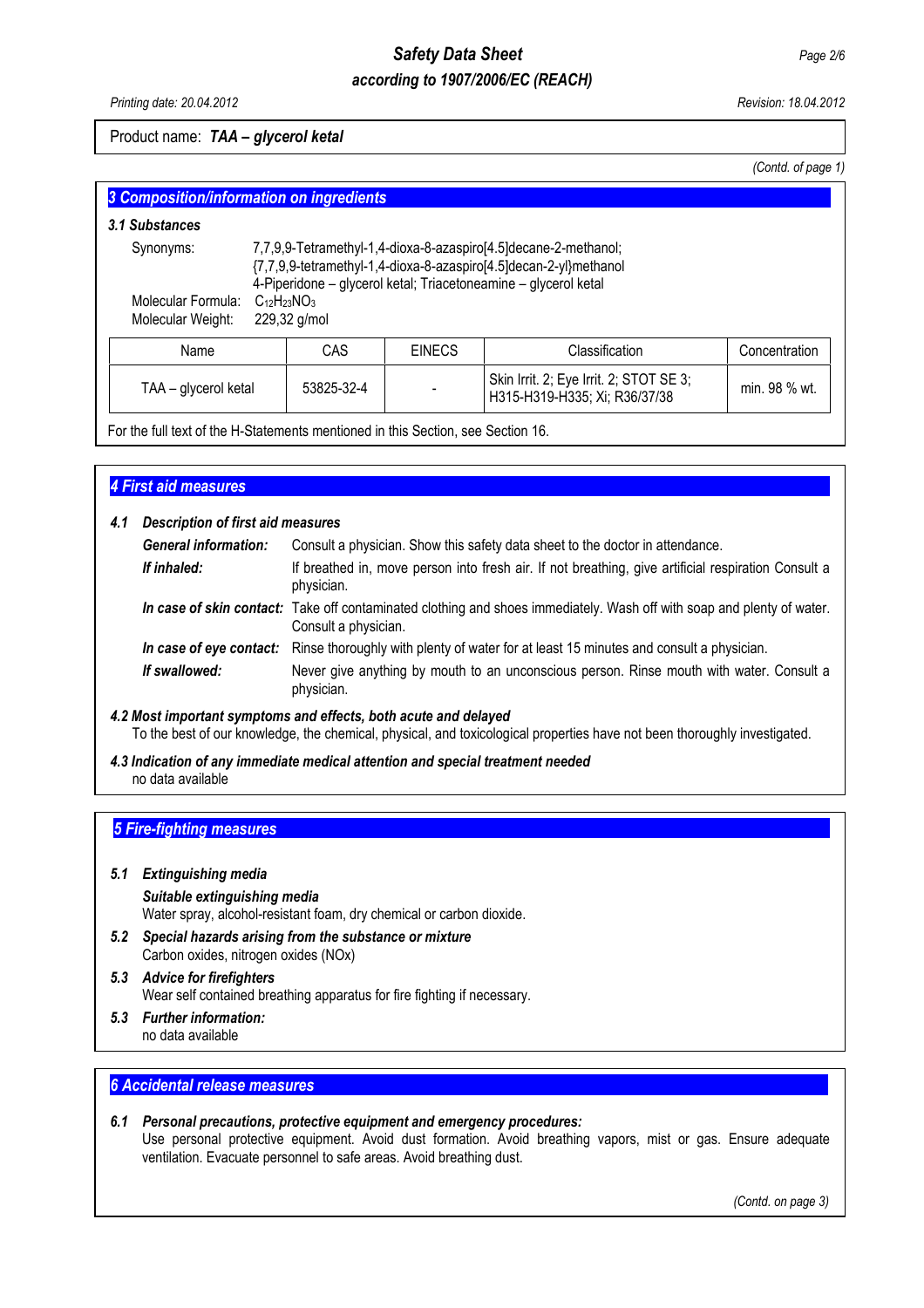### *according to 1907/2006/EC (REACH)*

*(Contd. of page 2)* 

### Product name: *TAA – glycerol ketal*

*6.2 Environmental precautions:*  Do not let product enter drains.

- *6.3 Methods and materials for containment and cleaning up:*  Pick up and arrange disposal without creating dust. Sweep up and shovel. Keep in suitable, closed containers for disposal.
- *6.4 Reference to other sections*  For disposal see section 13.

### **7 Handling and storage**

### *7.1 Precautions for safe handling:*

 Avoid contact with skin and eyes. Avoid formation of dust and aerosols. Provide appropriate exhaust ventilation at places where dust is formed.Normal measures for preventive fire protection.

#### *7.2 Conditions for safe storage, including any incompatibilities:* Store in cool place. Keep container tightly closed in a dry and well-ventilated place.

### **8 Exposure controls/personal protection**

### *8.1 Control parameters*

Contains no substances with occupational exposure limit values.

### *8.2 Exposure controls*

### *Appropriate engineering controls*

 Handle in accordance with good industrial hygiene and safety practice. Wash hands before breaks and at the end of workday.

#### *Personal protective equipment*

| Eye/face protection:          | Safety glasses with side-shields conforming to EN166 Use equipment for eye protection tested<br>and approved under appropriate government standards such as NIOSH (US) or EN 166(EU).                                                                                                                                                                                                                                                                            |
|-------------------------------|------------------------------------------------------------------------------------------------------------------------------------------------------------------------------------------------------------------------------------------------------------------------------------------------------------------------------------------------------------------------------------------------------------------------------------------------------------------|
| Skin protection:              | Handle with gloves. Gloves must be inspected prior to use. Use proper glove removal<br>technique (without touching glove's outer surface) to avoid skin contact with this product.<br>Dispose of contaminated gloves after use in accordance with applicable laws and good<br>laboratory practices. Wash and dry hands. The selected protective gloves have to satisfy the<br>specifications of EU Directive 89/686/EEC and the standard EN 374 derived from it. |
| <b>Body Protection</b>        | Complete suit protecting against chemicals. The type of protective equipment must be<br>selected according to the concentration and amount of the dangerous substance at the<br>specific workplace.                                                                                                                                                                                                                                                              |
| <b>Respiratory protection</b> | For nuisance exposures use type P95 (US) or type P1 (EU EN 143) particle respirator.For<br>higher level protection use type OV/AG/P99 (US) or type ABEK-P2 (EU EN 143) respirator<br>cartridges. Use respirators and components tested and approved under appropriate<br>government standards such as NIOSH (US) or CEN (EU).                                                                                                                                    |

| Information on basic physical and chemical properties<br>9.1 |                   |                    |
|--------------------------------------------------------------|-------------------|--------------------|
| Appearance:<br>a)                                            | white powder      |                    |
| Odour:<br>b)                                                 | no data available |                    |
| Odour Threshold:<br>C)                                       | no data available |                    |
| d)<br>pH:                                                    | no data available |                    |
| Melting point/freezing point:<br>e)                          | 140 - 142 °C      |                    |
| Initial boiling point and boiling range:<br>f)               | no data available |                    |
| Flash point:<br>g)                                           | no data available |                    |
| Evaporation rate:<br>h)                                      | no data available |                    |
|                                                              |                   | (Contd. on page 4) |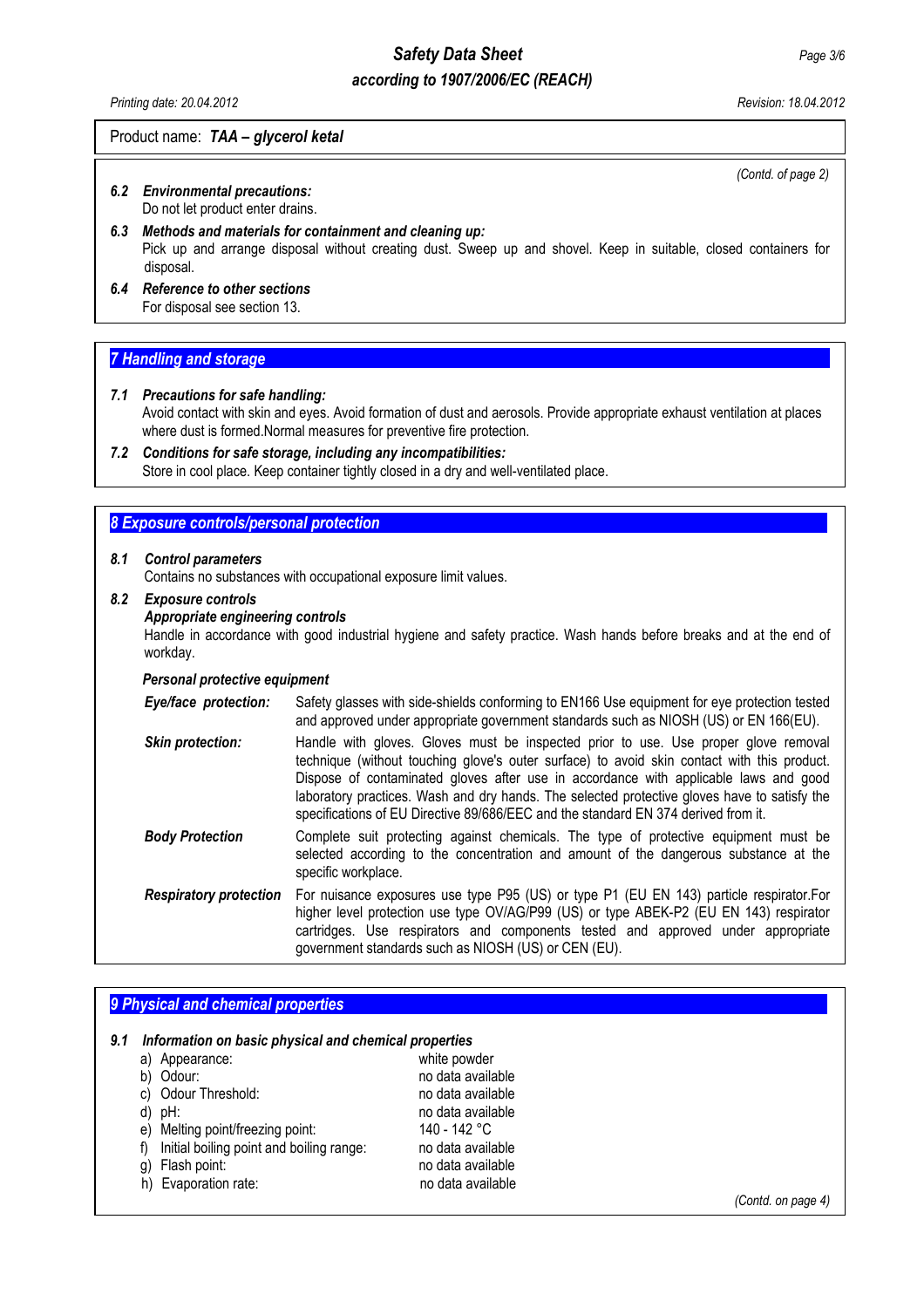### Product name: *TAA – glycerol ketal*

|               |    |                                                                 |                   | (Contd. of page 3) |
|---------------|----|-----------------------------------------------------------------|-------------------|--------------------|
|               |    | Flammability (solid, gas):                                      | no data available |                    |
|               |    | Upper/lower flammability or explosive limits: no data available |                   |                    |
|               | k) | Vapour pressure:                                                | no data available |                    |
|               |    | Vapour density:                                                 | no data available |                    |
|               |    | m) Relative density                                             | no data available |                    |
|               |    | n) Water solubility                                             | no data available |                    |
|               |    | o) Partition coefficient (n-octanol/water):                     | no data available |                    |
|               | p) | Autoignition temperature:                                       | no data available |                    |
|               | q) | Decomposition temperature:                                      | no data available |                    |
|               |    | Viscosity:                                                      | no data available |                    |
|               |    | s) Explosive properties:                                        | no data available |                    |
|               |    | Oxidizing properties:                                           | no data available |                    |
| $\sim$ $\sim$ |    |                                                                 |                   |                    |

### *9.2 Other safety information*

no data available

### **10 Stability and reactivity**

| 10.1 Reactivity:                         | no data available                                                                        |
|------------------------------------------|------------------------------------------------------------------------------------------|
| 10.2 Chemical stability:                 | no data available                                                                        |
| 10.3 Possibility of hazardous reactions: | no data available                                                                        |
| 10.4 Conditions to avoid:                | no data available                                                                        |
| 10.5 Incompatible materials:             | Strong oxidizing agents                                                                  |
|                                          | 10.6 Hazardous decomposition products: Other decomposition products - no data available. |

# *11 Toxicological information........................................................................................................................................*

| 11.1 Information on toxicological effects                                                                                                                                                                                                                                                                |                                                                                                                                                                                          |
|----------------------------------------------------------------------------------------------------------------------------------------------------------------------------------------------------------------------------------------------------------------------------------------------------------|------------------------------------------------------------------------------------------------------------------------------------------------------------------------------------------|
| <b>Acute toxicity:</b>                                                                                                                                                                                                                                                                                   | no data available                                                                                                                                                                        |
| <b>Skin corrosion/irritation:</b>                                                                                                                                                                                                                                                                        | no data available                                                                                                                                                                        |
| Serious eye damage/eye irritation: no data available                                                                                                                                                                                                                                                     |                                                                                                                                                                                          |
| <b>Respiratory or skin sensitization:</b> no data available                                                                                                                                                                                                                                              |                                                                                                                                                                                          |
| Germ cell mutagenicity:                                                                                                                                                                                                                                                                                  | no data available                                                                                                                                                                        |
| Carcinogenicity<br>IARC:<br>or confirmed human carcinogen by IARC.                                                                                                                                                                                                                                       | No component of this product present at levels greater than or equal to 0.1% is identified as probable, possible                                                                         |
| <b>Reproductive toxicity:</b>                                                                                                                                                                                                                                                                            | no data available                                                                                                                                                                        |
| Specific target organ toxicity - single exposure: no data available                                                                                                                                                                                                                                      |                                                                                                                                                                                          |
| Specific target organ toxicity - repeated exposure: no data available                                                                                                                                                                                                                                    |                                                                                                                                                                                          |
| <b>Aspiration hazard:</b>                                                                                                                                                                                                                                                                                | no data available                                                                                                                                                                        |
| <b>Potential Health Effects</b><br><b>Inhalation:</b> May be harmful if inhaled. Causes respiratory tract irritation.<br>Skin:<br>May cause serious eye irritation.<br>Eyes:<br><b>Ingestion:</b> May be harmful if swallowed.<br><b>Signs and Symptoms of Exposure</b><br><b>Additional Information</b> | May be harmful if absorbed through skin. Causes skin burns.<br>To the best of our knowledge, the chemical, physical, and toxicological properties have not been thoroughly investigated. |
| RTECS:<br>Not available                                                                                                                                                                                                                                                                                  |                                                                                                                                                                                          |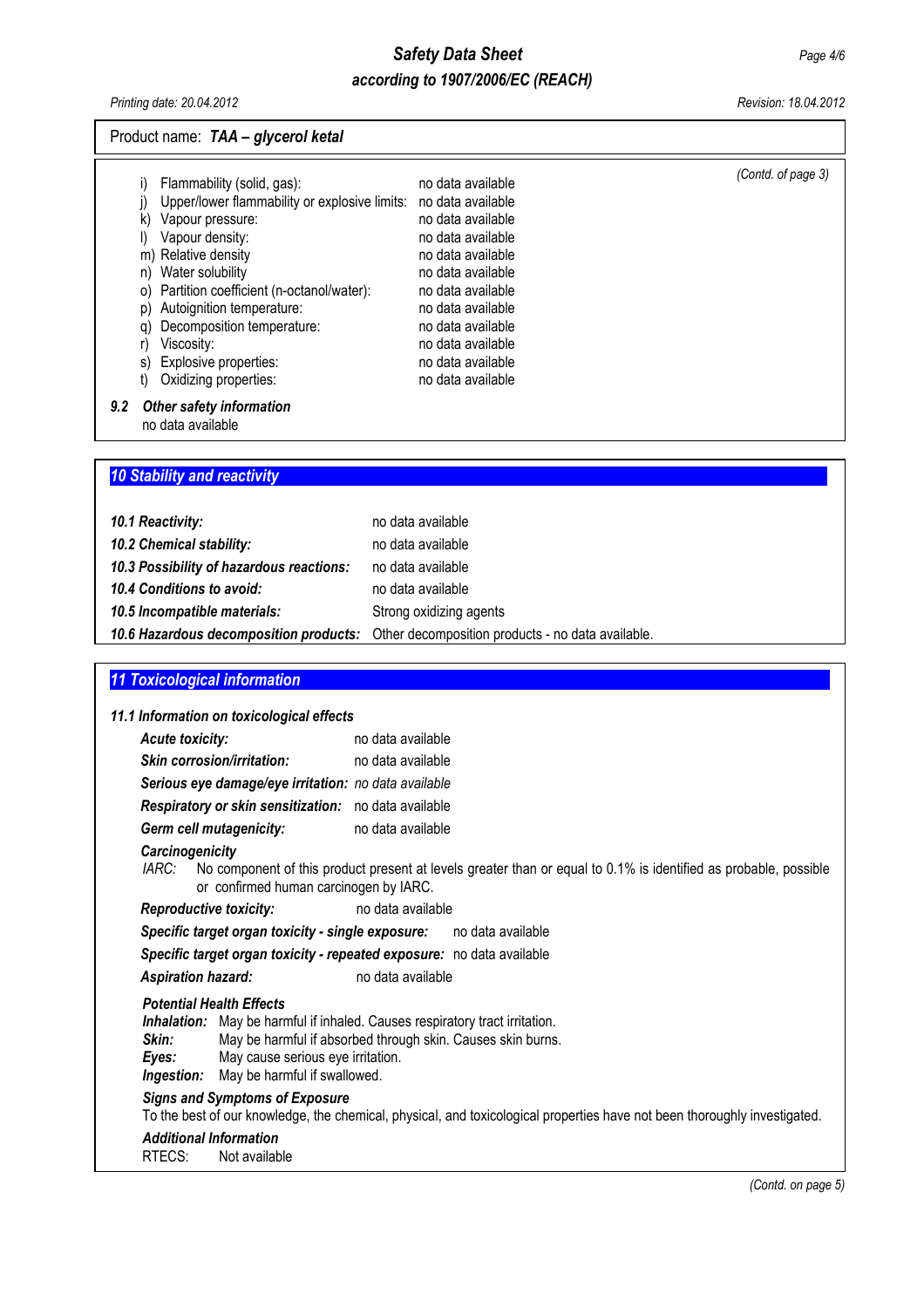# *Safety Data Sheet Page 5/6*

 *according to 1907/2006/EC (REACH)* 

Product name: *TAA – glycerol ketal*

*(Contd. of page 4)* 

### *12 Ecological information.............................................................................................................................................*

Data not yet available.

### **13 Disposal considerations**

### *13.1 Waste treatment methods*

### *Product:*

 Offer surplus and non-recyclable solutions to a licensed disposal company. Contact a licensed professional waste disposal service to dispose of this material. Dissolve or mix the material with a combustible solvent and burn in a chemical incinerator equipped with an afterburner and scrubber.

### *Contaminated packaging:*

Dispose of as unused product.

### *14 Transport information..............................................................................................................................................*

### *14.1 UN number*

ADR/RID / IMDG / IATA: -

- *14.2 UN proper shipping name*  ADR/RID: Not dangerous goods IMDG: Not dangerous goods IATA: Not dangerous goods
- *14.3 Transport hazard class(es)*  ADR/RID / IMDG / IATA: -
- *14.4 Packaging group*  ADR/RID / IMDG / IATA: -
- *14.5 Environmental hazards*  ADR/RID: no IMDG Marine pollutant: no IATA: no
- **14.6** *Special precautions for user*  no data available

### **15 Regulatory information**

This safety datasheet complies with the requirements of Regulation (EC) No. 1907/2006.

### **16 Other information**

This Safety Data Sheet is not a Product Specification. It is based on our present knowledge and experience and it is intended to serve as a guide for safe handling of the product regarding to health and environmental aspects.

### *Text of H-code(s) and R-phrase(s) mentioned in Section 3:*

H315: Causes skin irritation.

H319: Causes serious eye irritation.

H335: May cause respiratory irritation.

R36/37/38 Irritating to eyes, respiratory system and skin.

#### *Abbreviations and acronyms:*

| CAS         | Chemical Abstracts Service registry number                                          |
|-------------|-------------------------------------------------------------------------------------|
| EC          | European Commission number (for European Inventory of Existing Chemical Substances) |
| Skin Irrit. | Skin Irritation                                                                     |